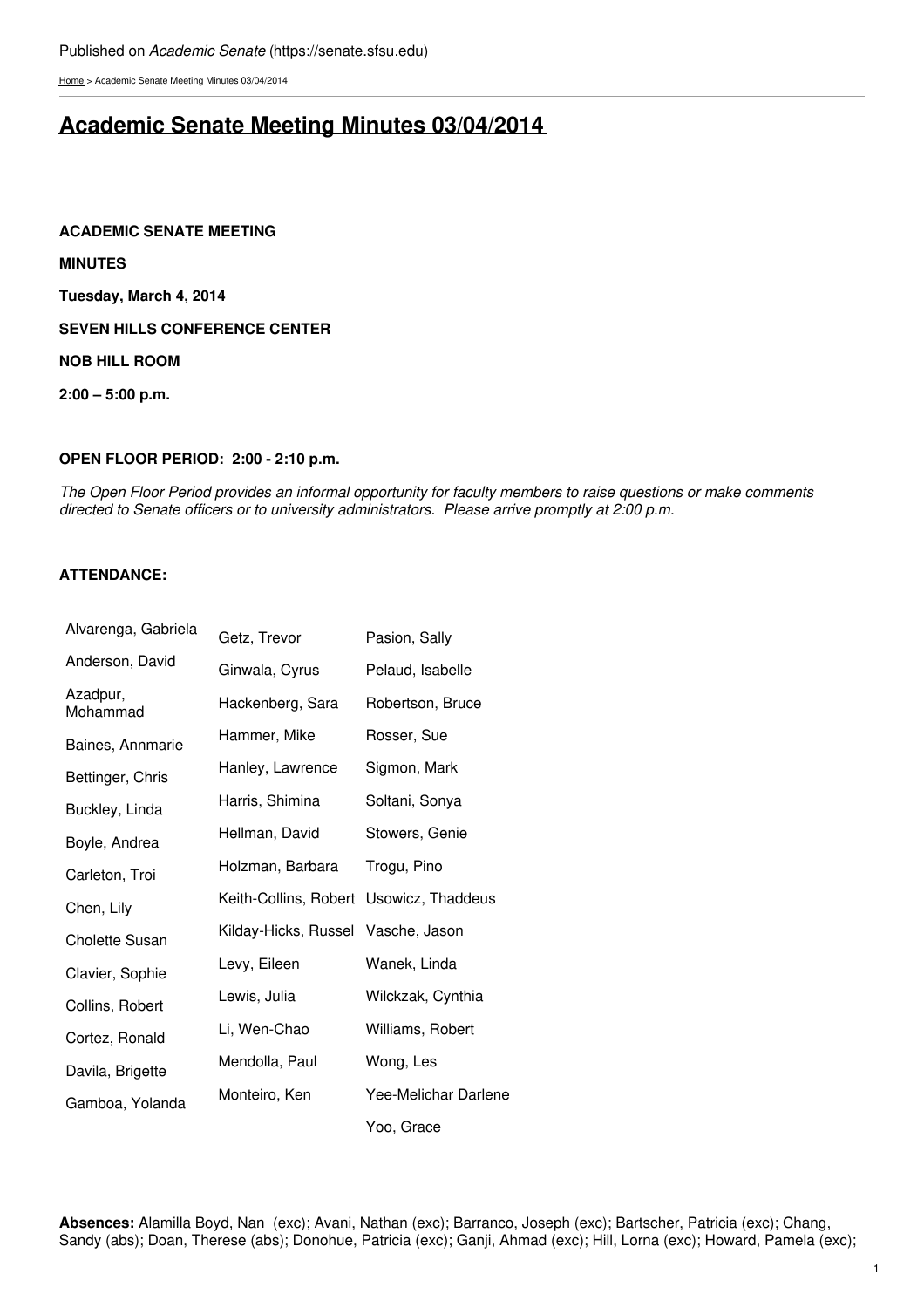Lau, Jenny (exc); McDougal, Serie (exc); Strong, Robert (exc); Tumbat, Gulnur (exc);

**Guests**: Sasha Bunge, Helen Goldsmith, Ann Hallum, Shawn Whalen

# **OPEN FLOOR PERIOD: 2:00 - 2:10 p.m.**

#### *The Open Floor Period provides an informal opportunity for faculty members to raise questions or make comments directed to Senate officers or to university administrators. Please arrive promptly at 2:00 p.m.*

**CALL TO ORDER: 2:10 p.m.**

# **ANNOUNCEMENTS**

Senator Collins reminded the Academic Senate that the deadline for applications for the Distinguished Faculty Awards was soon approaching, Friday, March 14 Details on the Academic Senate Web site

#### **AGENDA ITEM #1—Approval of the Minutes for February 18, 2014- Approved**

#### **AGENDA ITEM #2—Approval of the Agenda for March 4, 2014- Approved**

#### **AGENDA ITEM #3—Chair's Report**

1. Toured future site of Faculty/Staff Club

2. Tenured/tenure-track faculty numbers are shrinking, down from 51% in 2008, to 45% in 2013. This is a CSU-wide problem, with a 4% drop in tenured faculty systemwide; 60%, and trending downward from 75% recommended by legislative resolution. CSU is unable to retain its faculty. For every 500 who leave, 400 are replaced. How sustainable is our current model of replenishing tenured cohort? "5-5-4-4" plan a good thing, but according to the CA Budget Project, even with the funding increase, funding will be below pre-recession levels.

# **AGENDA ITEM #4—Report: Standing Committee Chairs**

1. APC- Sen. Bettinger- APC, along with CRAC as EPC, bringing  $\sharp$  Cycle documents to next Senate meeting. Drafted a proposal for Posthumous Degree policy; sharing this with SAC. Working on a resolution about honorary faculty titles.

2. CRAC- Sen. Barranco absent, no committee report from CRAC.

3. FAC- Sen. Baines- bringing policy today on post tenure development and review as revisions to Post Tenure Review Policy. The committee welcomes all thoughts and feedback.

4. SIC- Sen. Carleton- gathering data and drafting faculty survey on service

5. SAC- Sen. Mendolla- first full meeting this semester since chair transition. Transportation issues- student passes for MUNI and BART. ASI reports part of weekly agenda.

### **AGENDA ITEM #5—Report: Anne Harris, AVP of University Development: Comprehensive Campaign**

1. First Comprehensive Campaign for SF State. Currently in the process of engaging donors; hired a campaign consultant who is conducting interviews with highest-level donors. We are hoping for a good assessment at end of the month that we are ready to move forward with the comprehensive campaign, which would continue for 7 years, and raise \$150-200M.

2. We need to answer the question, "What is it that we're raising money for?" Meeting with deans and department chairs to find out what the "big ideas" are that are transformative and will have an impact. This is what the heart of the campaign is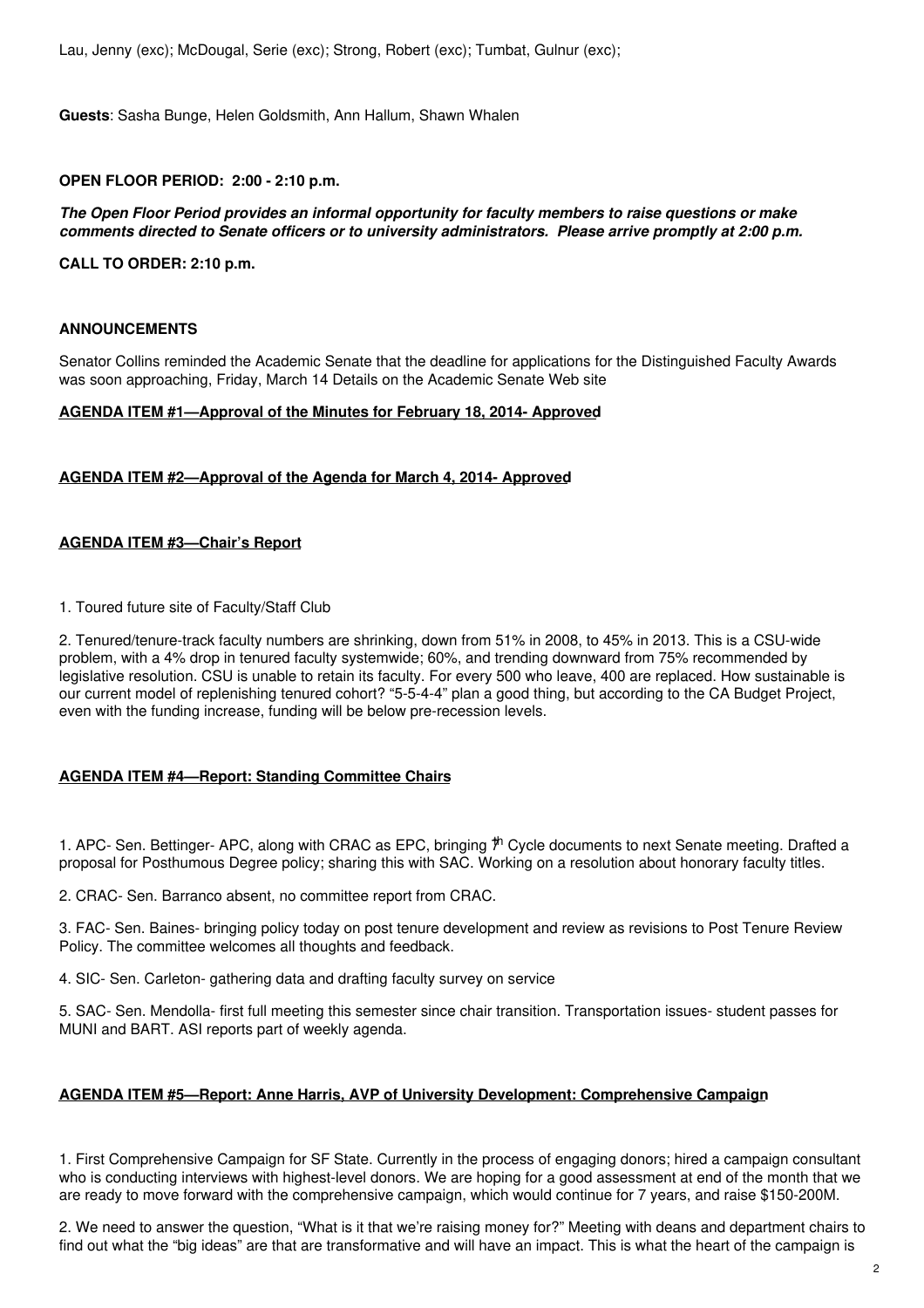about- our vision and passion.

3. What can we do? Please feel free to contact Ann and let her know who potential donors are and what are their interests. There are over 200,000 alums that we need to reengage with. Faculty can be a partner with Development on this, and they will help us make the ask.

4. Development doing the ask- can we train faculty to do the ask? Many of us are connected to alums already that can give smaller support.

5. Must know what we're raising the money for. Must be related to strategic plan and campaign priorities, be the right fit for the university, and within our mission.

6. Sen. Soltani- How involved are students in campaign? We will be alums someday! We need to engage students early on, like privates do the first day students step on campus. CSU's not doing that much. Change culture of working with our students and meet with them, and engage their parents as well.

### **AGENDA ITEM #6—Report from Jo Volkert, interim VP of Student Affairs: Enrollment Management Update—Time Certain No Later than 3:00p.m.**

#### Postpone the motion until the time certain of 3PM.

VP Jo Volkert- will provide contextual slides and answer questions.

Enrollment leveled off to around 30,000 over the past few years. Narrowing of headcount and FTE, students carrying larger courseloads. Over last 13 years, UG and Grad numbers have grown in proportion over the past few years. Gender barely changed, 60%-40% women/men, steady and comparable to other institutions across the country. New studentstransfers a little up and down; freshman new students dramatic increase since 2000, and leveling off to control number coming in.

Local vs. out of area students, looking at freshmen, degrees granted, enrollments by race and gender, freshmen needing remediation- 50% freshmen need remediation in math, English or both. There has been a slight decline in this over the last five years. Students are required to complete remediation in one year or they can't continue at SF State.

Dr. Volkert presented several slides on demographics of our students. 30% are first generation students.

#### Questions?

Sen. Hellman- Do we want to get bigger vs. sustainability in higher education? JV- we have made deliberate efforts to manage enrollment which is why we've leveled off to 30K range. Where do we want to be? What can we sustain? Hope SPCC will come out with data on this.

Sen. Avani- decline in graduate enrollment? Do we know why?

Sen. Soltani- SPCC discussion Friday- if we enforce higher admission standards on students outside our service area, and giving priority to 6 counties instead of 9, what will be the impact? How about first generation student enrollment? Pathways to transfer? JV- we already have a different guideline for applicants outside the 6 county area. That's what we do now. We have been using the 6 county area for the past 4-5 years 9. Set higher bar for people outside the area, and maintain numbers at steady state by employing this strategy. We're getting more diverse every year, which we really value. As we get more impacted majors, 8 additional for Fall 2014, there will be a whole new set of data to analyze and see impacts of those decisions. Right now, data moving in right direction regarding diversity.

Sen. Chen- What about graduate student tuition waivers? 6 CSU's already do this.

Sen. Bettinger- declining average age a crushing blow! Is getting more first-time freshmen a priority?

JV- We are open to any student who wants to apply and is qualified. Applicants are getting younger and more students are going to college, especially in the Latino population. Desire to make sure that students who want to come are able to qualify for admission and get classes they need to graduate.

Next year- CSU has increased target by 1.2%. We must adjust our numbers to achieve that target, and do our best to balance freshman transfers in both fall and spring. Some CSU's went way over that; we chose to make our target be more limited to the 1.2%.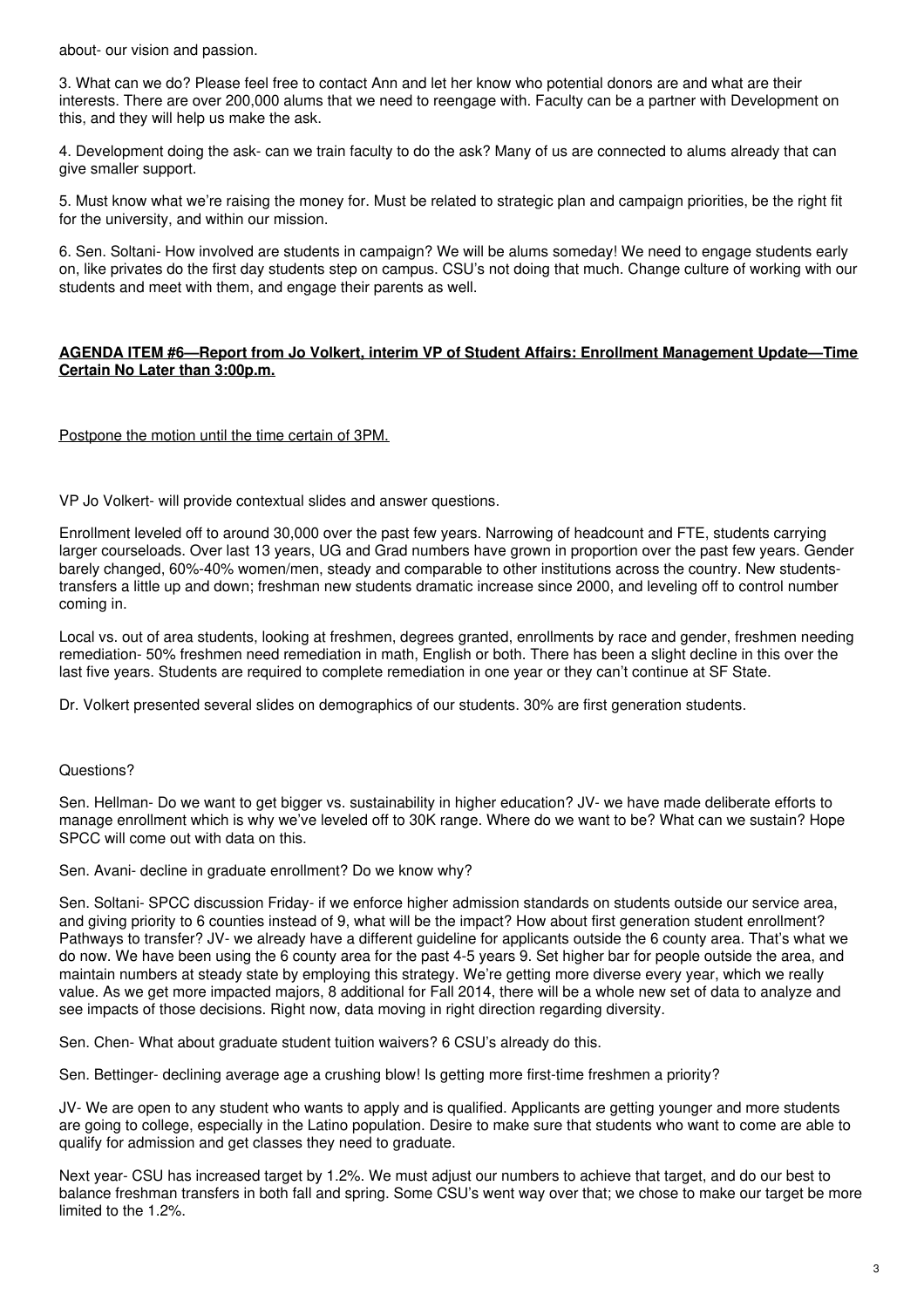# **AGENDA ITEM #7—Recommendation from the Academic Senate Executive Committee: Proposed Resolution in Honor of Linda Buckley, AVP for Academic Planning and Development,** *consent item*

Submitted by Ex Comm- Sen. Stowers- Resolution approved: Commemorating the Service and Commitment to SFSU by AVP Linda Buckley.

#### **AGENDA ITEM #8—Recommendation from the Curriculum Review & Approval Committee: Proposed Degree Title Change for the MS in Counseling from Rehabilitation Counseling to Clinical Rehabilitation - Mental Health Counseling,** *consent item*

Sen. Stowers moved Agenda #8- consent item from CRAC- change name of degree- they need this for their students to qualify for dual accreditation. Motion is passed.

# **AGENDA ITEM #9—Recommendation from the Faculty Affairs Committee: Proposed Revisions to the Evaluation of Tenured Faculty for Professional Development & Support, Post Tenure Review Policy#S00-122, 1 st Reading**

Sen. Baines- In order to be in compliance with CBA, FAC used opportunity to do something more meaningful and different from RTP. Left it as open as possible, privileging department opportunity. Focus on two areas- one is strengthening collegiality; two is strengthening career development for faculty. Policy is in compliance with CBA and in consultation with Faculty Affairs. Discussion?

Sen. Holzman- Lines 76-99- unclear. If each department chooses their own methodology, is there opportunity for inequity in different departments. Confused about what departmental peer review is. Lines 95-96, question about those two different areas?

Sen. Monteiro- questions about same area. One is that department chooses the process- is it standard for the department or each time someone comes up? Is there a minimum standard amount of information that each dept. will have?

Sen. Hellman- curious as to whether in consultative process our local CFA chapter has been involved?

Sen. Yee-Melichar- Lines 76-103; concerns about that section. Flexible departmental peer review, could non-tenured faculty review tenured faculty? This issue requires more thought.

Sen. Williams- highlight professional accomplishments and growth- think about language that overlaps with CBA, where we use Professional Achievement and Growth. Why does language specify "for those with teaching responsibilities". CBA requires us to have that as part of our workload, and seems too specific for this particular policy.

Sen. Sigmon- FAC did go over and discuss these issues. Ran policy by University Counsel. Leave it up to departments, something as simple as check-off form, or hosting teaching workshop, or anything faculty member wants to do. CBA language not specific about review by non-TT faculty.

Sen. Hackenberg- also member of FAC- separate line for teaching evaluations since that's in CBA. Reason that other materials followed by "can" is that we wanted departments to decide how extensive a process they want.

Sen. Robertson- appreciates emphasis on collegiality. Assumes that the dept. is collegial, what if dept. is adversarial? No consequences for not doing it in last policy, what about this one? Chance given that amount of work and lack of incentive that review might not happen.

Sen. Boyle- Lines 94-99; flexibility to bring in whatever materials people want to be reviewed. Starting at Line 95, chair or designee shall meet with tenured faculty to discuss the report. May be at variance with earlier noted flexibility. Line 97, faculty who are tenured and being reviewed can identify areas needing support. How should departments respond to this? Need additional clarification.

Sen. Avani- echo many of the same comments made by colleagues. Seemed to fit best in an ideal world!

\*\*Now reached 3PM, time certain for agenda item #6. Motion approved to return to this item after AVP Volkert's report.